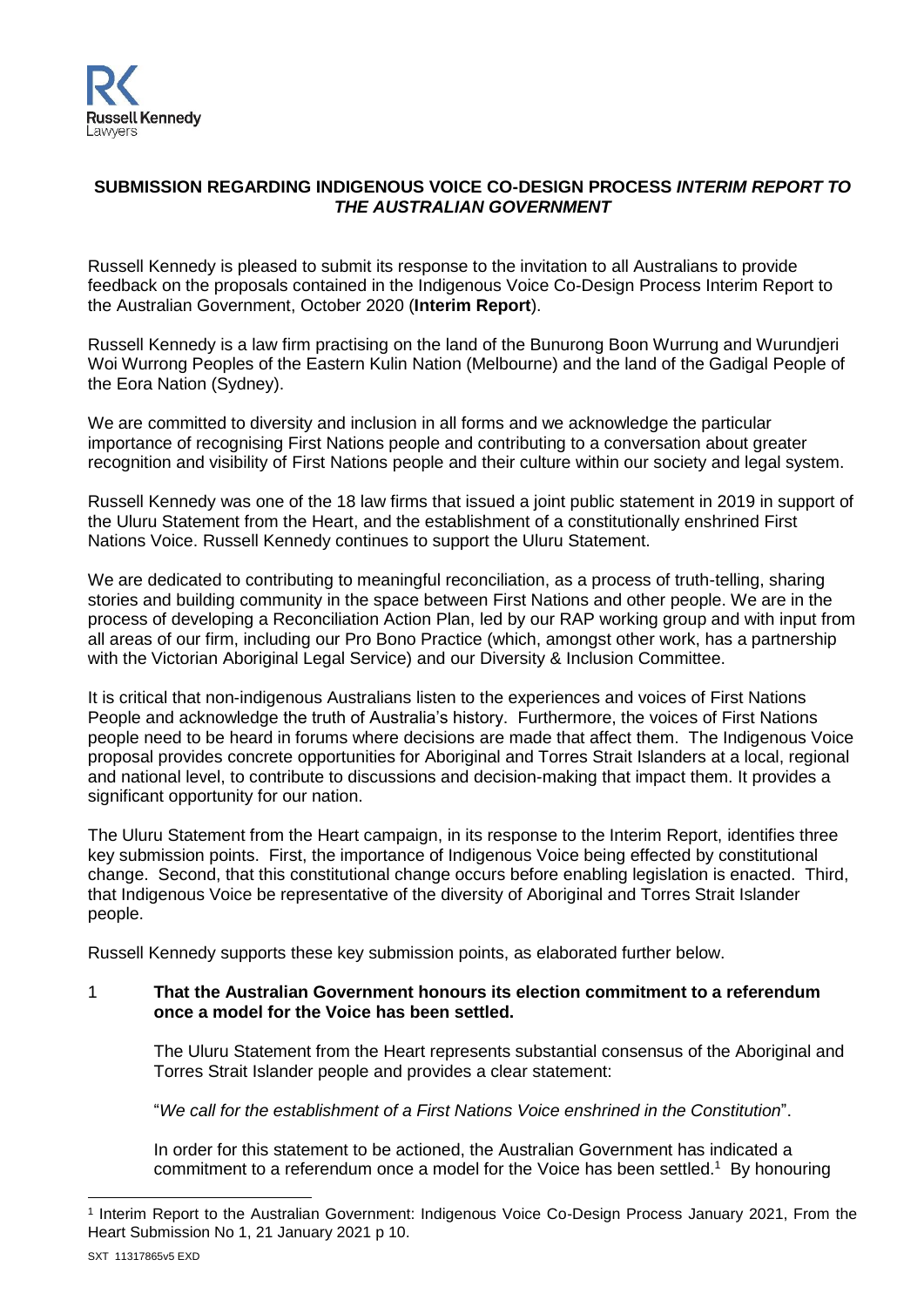this commitment, the Australian Government recognises the importance of a meaningful and protected voice for First Nations people.

We submit that in order to give a meaningful and protected voice to First Nations people, the Indigenous Voice must be enshrined in and protected by the Constitution. The Constitution is the foundational document for the structure of our nation's legal system and governance. It is appropriate that a voice for First Nations People be recognised and protected by the Constitution. Furthermore, a referendum provides an opportunity for all Australians, through voting, to acknowledge and support the Indigenous Voice.

Simply passing legislation to create the Indigenous Voice will not effect the structural reform that is vital for transformative change. There is a risk that a legislated Voice will be repealed if it is "successful." First Nations people have long been vulnerable to the State and excluded from the law-making process. An Indigenous Voice protected by the Constitution ensures certainty, and ensures that the rights of Indigenous people to be heard and to influence decisions that affect them, are not subject to the whim of politics.

Critically, an Indigenous Voice to Parliament ensures that reconciliation has a foundation that is more than a symbolic gesture, and one which can underpin lasting and impactful change.

## 2 **That enabling legislation for the Voice must be passed after a referendum has been held in the next term of Parliament.**

It is critical for legislation implementing the form of the Voice to follow a referendum and constitutional reform. Implementing legislation prior to a referendum may jeopardise the success of meaningful constitutional reform as the impetus for constitutional reform may be diluted if enabling legislation precedes that reform.

It may also limit the scope of the referendum by establishing a Voice based on assumptions of how any future constitutional reform would be applied and any political adjustments required to pass the bill through Parliament. While any prior legislation could be amended following a successful referendum, the status quo represented by such legislation would likely affect the public's interpretation of the referendum, and create unnecessary confusion over process and effectiveness if the constitutional reform was different to the existing legislation. In this way, prior legislation risks undermining the direct democratic process envisaged in the use of referendums for constitutional change. The better approach is to accept that the constitutional reform and enabling legislation must be treated holistically, and be developed, and consulted on, in tandem.

The referendum can also act as a signal to political parties of the will of the Australian people and the mandate to introduce the enabling legislation.

We submit that a referendum should be held, as indicated by the Australian Government, to provide an opportunity for constitutional change to be effected. The referendum should be based on an exposure draft of both the enabling legislation and the constitutional amendment, to ensure all Australians are fully informed of the proposed changes as is appropriate for such a significant step forward.

## 3 **The membership model for the National Voice must ensure previously unheard Aboriginal and Torres Strait Islander people have the same chance of being selected as established leadership figures**.

In order to add legitimacy and credibility to the National Voice, the membership model must ensure that the membership is genuinely representative of First Nations People. It should